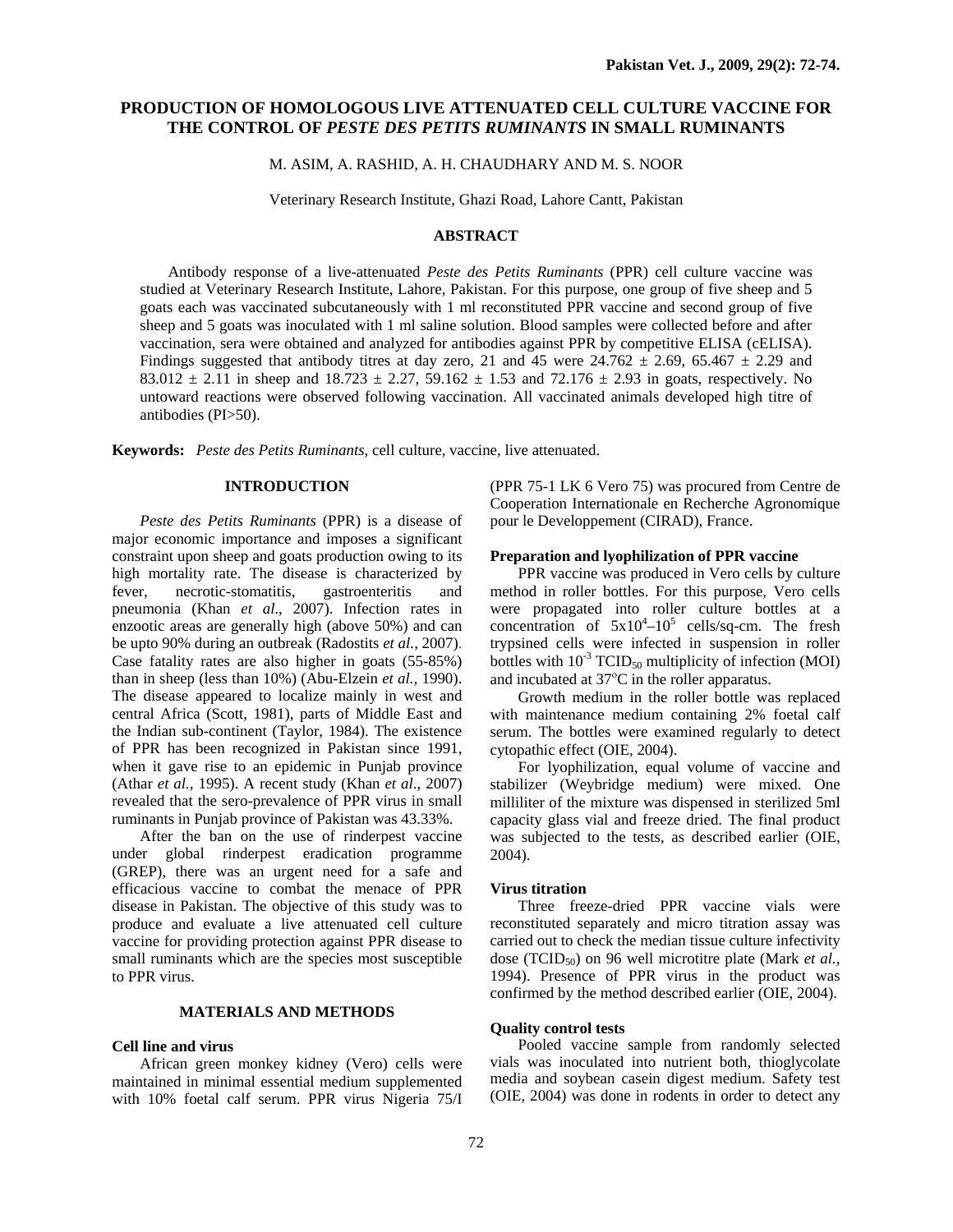non specific toxicity associated with PPR vaccine. For this purpose, one vial of PPR cell culture vaccine (100 doses) was reconstituted in 100 ml saline solution. Two guinea pigs (weighing 300g each) were injected 0.5 ml of vaccine intramuscularly into the hind limb, while another two guinea pigs were given the same dose into peritoneal cavity. Similarly, six un-weaned mice (weighing 20g each) were injected 0.1 ml vaccine into the peritoneal cavity. Two guinea-pigs and four mice were kept as uninoculated controls. The animals were monitored for any kind of illness for 3 weeks.

#### **Efficacy test in small ruminants**

Ten adult Beetal goats and 10 adult Lohi sheep found negative for PPR virus antibodies by competitive enzyme linked inmunosorbent assay (cELISA) were selected. Five goats and five sheep were each inoculated subcutaneously with 1 ml of reconstituted live attenuated PPR cell culture vaccine. The remaining five goats and five sheep were inoculated with 1ml of saline solution as placebo. Blood samples were collected by jugular vain puncture from each animal before vaccination and at day 21 and 45 post vaccination. Sera were obtained and subjected to cELISA for calculation of optic density (OD) (Libeau *et al*., 1995). Percentage inhibition (PI) values in cELISA were generated using ELISA data interchange (EDI) software developed by IAEA (Jeggo and Anderson, 1992):

 $PI = 100 - (OD of test sample x 100)$ OD of monoclonal control

## **RESULTS AND DISCUSSION**

Cells and virus used for the vaccine production fulfilled all the OIE and FAO standards. Working seed, freeze dried vaccine and all other ingredients used during the vaccine production were tested for sterility. Nutrient broth, thioglycolate medium and soybean casein digest medium inoculated with the vaccine were negative for any aerobic, anaerobic and fungal growth.

#### **Harvesting of virus**

Cells were found to be healthy till day 3 post inoculation. On fourth day, initiation of cytopathic effects was observed in the form of rounding of the cells which progressed gradually to aggregation of cells leading to formation of syncytia. Infected cells were first harvested when CPE was 60% on day six post inoculation, while second harvest was taken when more than 80% CPE was present.

## Medium tissue culture infective dose (TCID<sub>50</sub>) of the **vaccine**

The titre of the PPR freeze dried vaccine in Vero cells was  $10^{5.2}$  TCID<sub>50</sub>/ml, which fulfilled the requirement of OIE and FAO standards. The vacuum in the freeze dried vaccine vials was ranging from 98 to 99%.

### **PPRV identity test**

Regarding to PPR virus identity test, CPE was present in the wells containing cells infected with the mixture of virus and cell culture medium, whereas cells in wells with the mixture of viral suspension and PPR antiserum remained compact and devoid of any evidence of CPE. This was according to OIE terrestrial manual (OIE, 2004).

### **Safety test in laboratory animals**

Guinea pigs and mice inoculated with live attenuated PPR vaccine showed no adverse local or systemic reactions and remained healthy during the period of observation.

# **Safety and efficacy test in small ruminants**

Animals remained healthy during the period of observation and no untoward effects were observed. Regarding the efficacy in vaccinated animals, antibody response to PPR vaccine increased from day 21 to 45. The antibody titres at day zero, 21 and 45 were 24.762  $\pm$  2.69, 65.467  $\pm$  2.29 and 83.012  $\pm$  2.11 in vaccinated sheep and  $18.723 \pm 2.27$ , 59.162  $\pm$  1.53 and 72.176  $\pm$ 2.93 in vaccinated goats, respectively (Fig. 1). These findings are in accordance to OIE terrestrial manual (OIE, 2004). In non-vaccinated animals, percentage inhibition (PI) value of sera remained lower than 50 (Fig. 1).

In conclusion, live attenuated PPR cell culture vaccine produced in this institute can be safely used to immunize small ruminants against PPR disease and thus huge economical losses can be minimized.

#### **Acknowledgement**

The authors thank to National Co-Director, Strengthening of Livestock Services Project (SLSP), Ministry of Food Agriculture and Livestock, Islamabad, Pakistan for providing the necessary facilities to achieve this target.



**Fig. 1: Antibody titre in vaccinated and non vaccinated sheep and goats at different time intervals.**